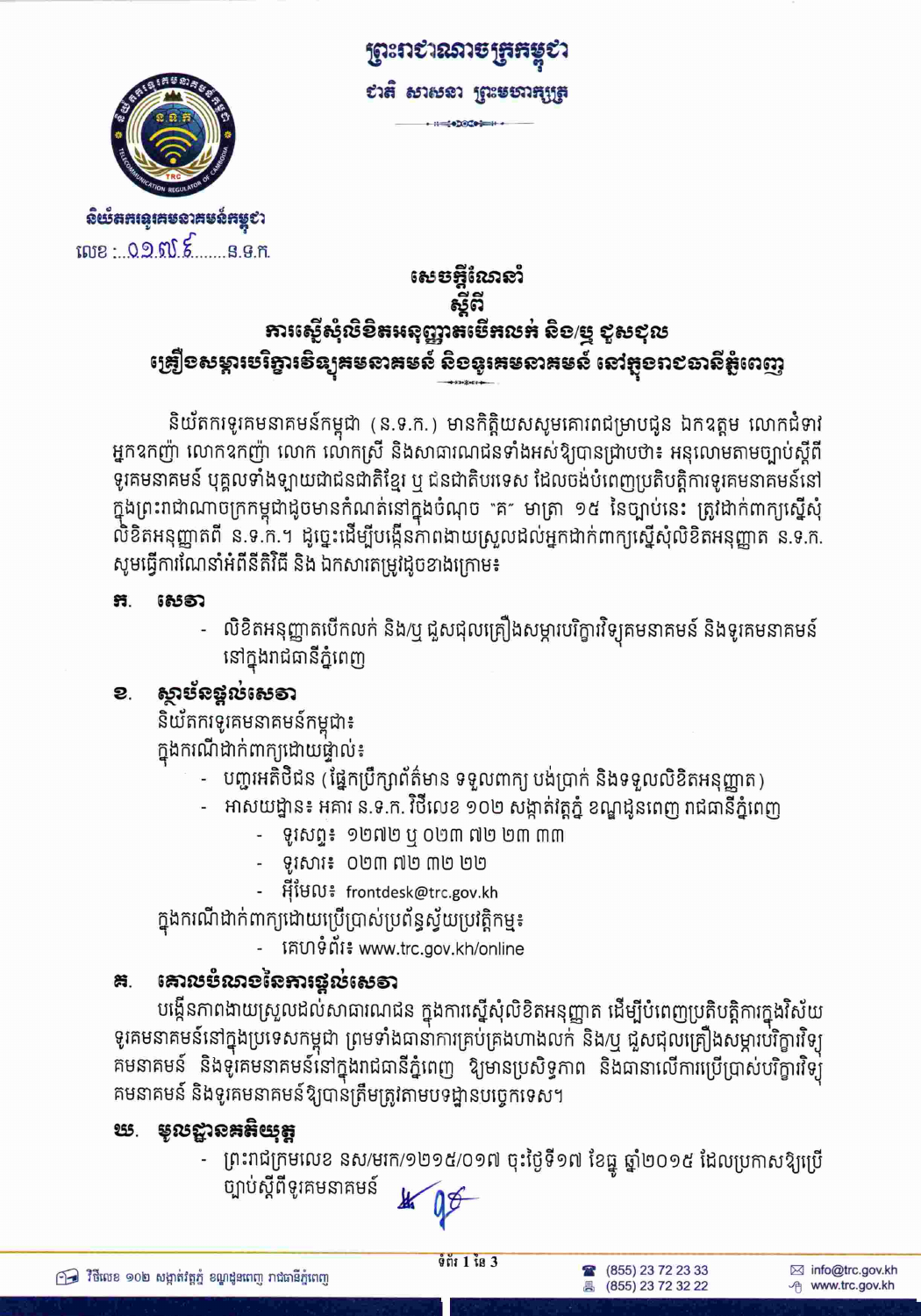- ប្រកាសលេខ ១២២ បទ.ប្រក ចុះថ្ងៃទី ០៧ ខែមេសា ឆ្នាំ២០១៧ ស្តីពីលក្ខខណ្ឌនិងនីតិវិធីនៃ ការផ្តល់ ការកែប្រែ ការព្យួរ ការផ្ទេរ និង ការដកហូត លិខិតអនុញ្ញាត វិញ្ញាបនបត្រ ឬ អាជ្ញាបណ្ណ ប្រតិបត្តិការទូរគមនាគមន៍
- ប្រកាសរួមលេខ៤៩៩ សហវ.ប្រក ចុះថ្ងៃទី០៨ ខែឧសភា ឆ្នាំ២០១៨ ស្តីពីការផ្តល់សេវាសាធារណៈ របស់និយ័តករទូរគមនាគមន៍កម្ពុជា ។

#### អតិថិបនដែលមានសិន្តិននួលសេទា ව.

ជនជាតិខ្មែរ ឬ ជនបរទេស ជារូបវន្តបុគ្គល ឬ នីតិបុគ្គល។

#### *ស្ទប់ជាសេទា* S.

### $9.$   $5.5000$

- ១០ ថ្ងៃ (ថ្ងៃធ្វើការ) សម្រាប់ការពិនិត្យ វាយតម្លៃ និងសម្រេចលើពាក្យស្នើសុំលិខិតអនុញ្ញាត បន្ទាប់ពីអ្នកស្នើសុំបានបំពេញពាក្យស្នើសុំត្រឹមត្រូវ និងផ្តល់ឯកសារគ្រប់គ្រាន់។

## ២. អចិទ្រ

អ្នកដាក់ពាក្យស្នើសុំលិខិតអនុញ្ញាតត្រូវបង់៖

- កម្រៃទទួល និងពិនិត្យពាក្យស្នើសុំបើកថ្មី ឬបន្តសុពលភាព ឬប្តូរទីតាំង ចំនួន ២០.០០០ (មៃពាន់) រៀល ។
- កម្រៃលិខិតអនុញ្ញាត (១ឆ្នាំ ) ចំនួន ២០០.០០០ (ពីររយពាន់ ) រៀល។

ចំពោះការផ្តល់លិខិតអនុញ្ញាតសម្រាប់ឆ្នាំដំបូង ការយកកម្រៃសេវាត្រូវគិតតាមរយៈពេលនៅសល់ក្នុងឆ្នាំ យោងតាមកាលបរិច្ឆេទចុះហត្ថលេខាលើលិខិតអនុញ្ញាតរបស់ ន.ទ.ក. ដូចខាងក្រោម ៖

- រយៈពេលនៅសល់មិនលើស ៦ខែ ត្រូវគិតកម្រៃ ៥០% (ហាសិបភាគរយ) នៃកម្រៃប្រចាំផ្នាំ
- រយៈពេលនៅសល់លើសពី ៦ខែ ត្រូវគិតកម្រៃពេញមួយថ្នាំនៃកម្រៃប្រចាំឆ្នាំ។

# ឆ. ឯគសារតម្រុចដើម្បីឧទួលបានសេទា

• អ្នកដាក់ពាក្យស្នើសុំលិខិតអនុញ្ញាត ត្រូវបំពេញពាក្យសុំដូចមានគំរូនៅក្នុងឧបសម្ព័ន្ធទី១ និង ត្រូវក្ជាប់មក ជាមួយនូវឯកសារដូចខាងក្រោម៖

- ប្បាប់ចម្លងអត្តសញ្ញាណបណ្ណ ឬ សៀវភៅគ្រួសារ ឬ លិខិតឆ្លងដែនមានសុពលភាព..០១ ច្បាប់
- 
- លិខិតបញ្ជាក់ពីអាជ្ញាធរមូលដ្ឋាន ក្នុងការអនុញ្ញាតឱ្យប្រើប្រាស់ទីតាំងបើកអាជីវកម្ម និង កិច្ចសន្យា ជួលទីតាំងបើកអាជីវកម្ម មានបញ្ជាក់ពីអាជ្ញាធរមូលដ្ឋាន (ក្នុងករណីជួលទីតាំង).......០១ ច្បាប់

• ក្នុងករណីអ្នកស្នើសុំដែលបានទទួលលិខិតអនុញ្ញាតការបើកលក់ និង/ឬ ជួសជុលគ្រឿងសម្ភារបរិក្ខារវិទ្យុ គមនាគមន៍ និងទូរគមនាគមន៍ មានបំណងចង់ផ្លាស់ប្តូរអាសយដ្នានហាង ត្រូវដាក់ពាក្យសុំដូចមានគំរូក្នុងឧបសម្ព័ន្ធ ទី២ និងភ្ជាប់មកជាមួយនូវឯកសារពាក់ព័ន្ធដូចខាងក្រោម៖

- 
- លិខិតបញ្ជាក់ពីអាជ្ញាធរមូលដ្ឋាន ក្នុងការអនុញ្ញាតឱ្យប្រើប្រាស់ទីតាំងបើកអាជីវកម្ម និង កិច្ចសន្យា ជួលទីតាំងបើកអាជីវកម្ម មានបញ្ចាក់ពីអាជ្ញាធរមូលដ្ឋាន (ក្នុងករណីជួលទីតាំង).......០១ ច្បាប់

• ក្នុងករណីអ្នកស្នើសុំមានបំណងចង់បន្តអាជីវកម្ម ឬបន្តលិខិតអនុញ្ញាត ត្រូវដាក់ពាក្យសុំដូចមានគំរូក្នុង ឧបសម្ព័ន្ធទី៣ ឱ្យបានមុន ៣០ (សាមសិប) ថ្ងៃមុនលិខិតអនុញ្ញាតអស់សុពលភាព និងភ្ជាប់មកជាមួយនូវឯក សារពាក់ព័ន្ធដូចខាងក្រោម៖